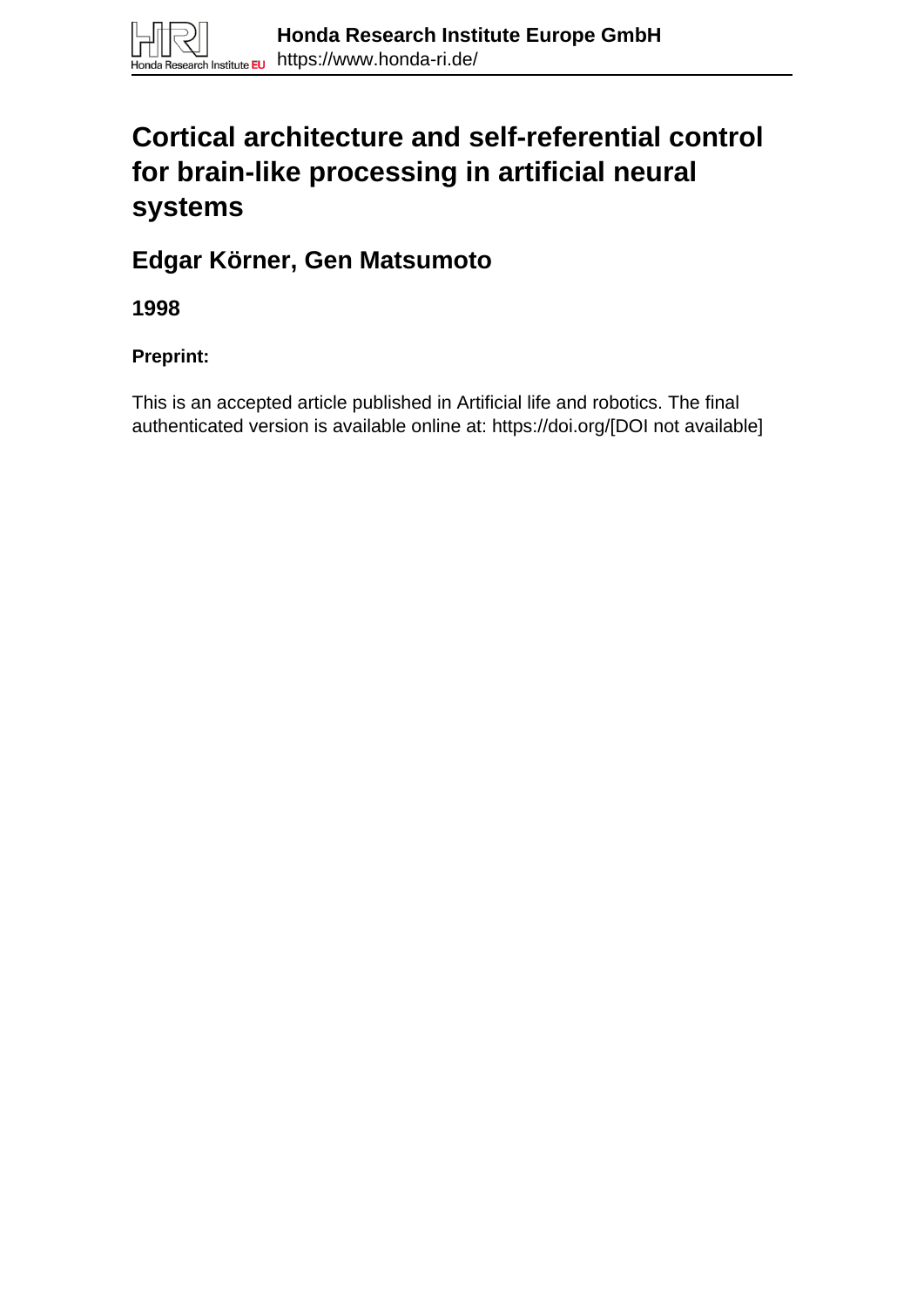#### ORIGINAL ARTICLE

**Edgar Koerner · Gen Matsumoto** 

## **Cortical architecture and self-referential control for brain-like processing in artificial neural systems**

Received: March 23, 1998 / Accepted: April 23, 1998

**Abstract** Progress in understanding the way the brain processes information while it is constantly interacting with the sensory environment is hampered by inadequate models and theories. Current models and theories of brain computing are, obviously, still not completely correct when confronted with so-called real-world problems. Sensory recognition and the subsequent selection and optimization of a proper behavior are basically constraint satisfaction problems. Both conventional AI and current formal neural network systems operate with set constraints: the architecture and parameters are defined a priori, and then the input data are structured according to these set constraints on the learning process. However, as long as the constraints are set from outside the system (by the programmer, designer), the system has no ability for self-organization. There is the ability for adaptation within these a priori defined limits, but not the ability to include new knowledge into the consistent relational framework of existing knowledge beyond the prespecified constraints. Therefore, self-organization of constraints in complex systems is the key problem for getting self-organization of knowledge representation under real-world conditions. We show that a value system and self-referential control in a modular architecture are crucial prerequisites for both robust recognition of sensory input and the ability to integrate new knowledge into the already acquired knowledge representation. Finally, we outline a philosophy and propose a model approach that is a first step toward implementing those capabilities in artificial neural systems.

#### G. Matsumoto

Key words Artificial neural systems · Self-referential control · A-priori knowledge · Top-down self-organization · Emotion-based value system

#### **Need for a novel approach to brain-like computing**

Neural architectures represent algorithms that organize computation

In recent years, neuroscience has made big leaps forward in both investigation methodology and insights into local mechanisms of processing sensory information in the brain. However, we still do not really know what happens in the brain when one recognizes a familiar person, or moves around navigating seemingly effortlessly through a busy street. Because of the great complexity of biological systems, extended chains of mathematical reasoning have less importance in biology than in mathematics, physics, and engineering- unless corroborated at every pertinent step by empirical data. However, many current artificial neural network models and brain dynamics theories seem more motivated by mathematics and simulation technology than by a genuine interest in understanding brain function. "Neurally inspired" formal neural networks and connectionist semantic models avoid a direct relation between their elementary processing nodes and real neurons in terms of what they actually represent, and how they may be embedded in a purposive architecture to allow the flexibility of processing we want our artificial systems to have, but such questions have to be tackled if we are to develop a realistic theory of the brain. Nonphysiological models may provide interesting metaphors to explain isolated phenomena, but are unlikely to make a major impact.

Fitting current formal neural networks to represent certain aspects of the architecture and function of neural structures is surely not the way to understand the brain. Formal neural networks are graphical notations of known approximation algorithms, developed in the context of the von Neumann computer metaphor. That the brain probably

E. Koerner  $(\boxtimes)$ 

Honda R&D Europe (Deutschland) GmbH, Future Technology Research Division, Carl-Legien-Str. 30, Offenbach, 63073, Germany Tel. +49-69-89011730; Fax +49-69-89011749 e-mail: Edgar.Koerner@f.rd.honda.co.jp

Riken Brain Science Institute, Brainway Group, 2-1 Hirosawa, Wako, Saitama 351-0198, Japan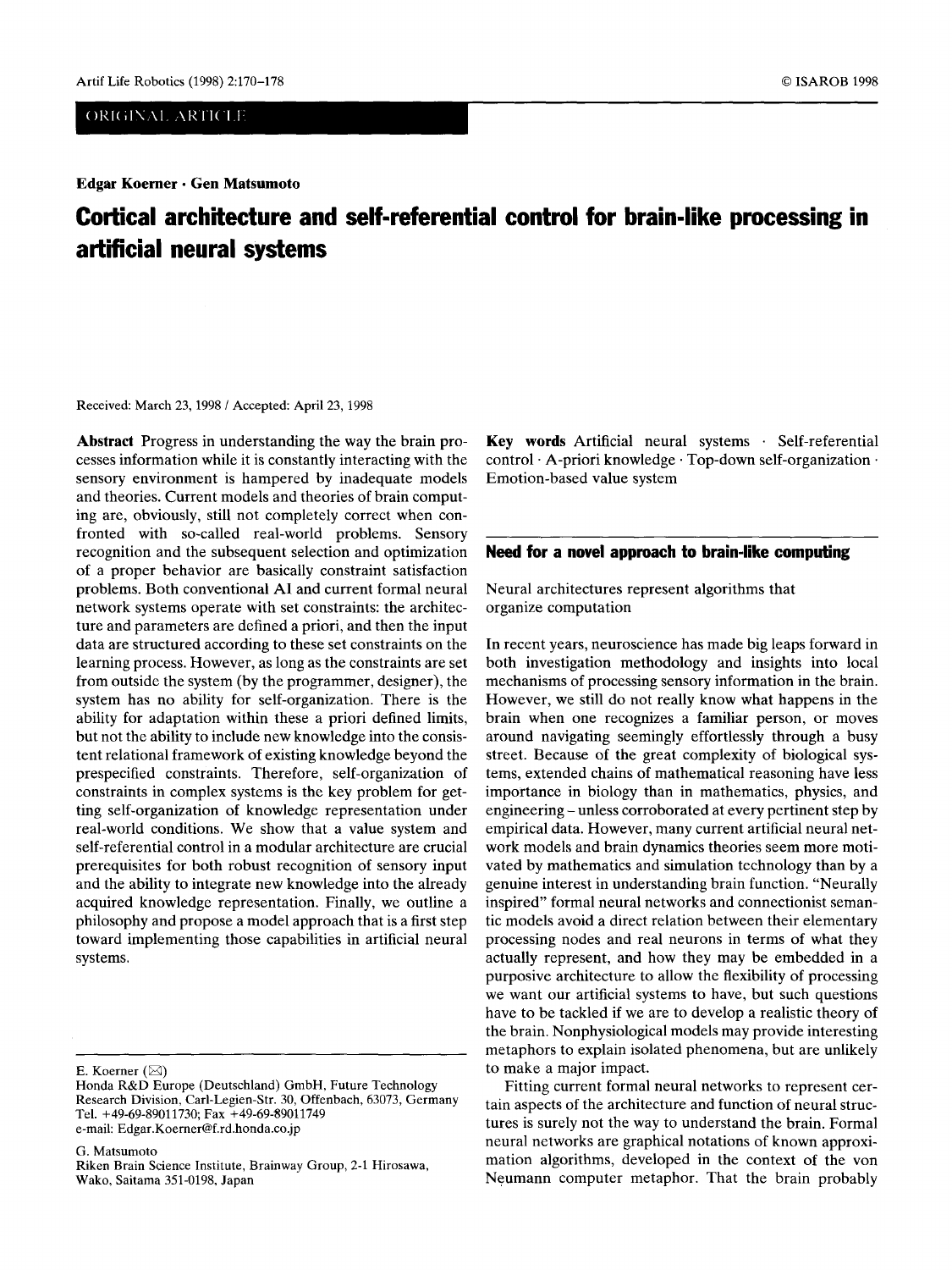does the job in rather a different way is strongly suggested by our failure to get anywhere near to the performance of our brain in doing things that are very easy in everyday life, but hopelessly tricky for the way we are accustomed to organize computation in current computer technology.

Computer programs are axiomatic systems, since all subsequent procedures and world models will be derived from the set of abstractions (symbolic categories, rules of combination) produced by the designer. The computer does not have the background to update or modify the evaluations that led to these abstractions, since this knowledge resides in the brain of the designer. These abstractions are the "result of thought, but not the basis of thought".<sup>1</sup> Assuming that neurobiological processes have no other properties than those that current computing already replicates (e.g., assembling, matching, and storing of signal or symbol constructs) limits any models of brain computing to what current computers can do, and consequently prohibits insights into how the brain can avoid the inflexibility of rule-bound mechanisms, how it can escape the trap of combinatorial search, and how it can solve the problems of smooth transition between signal and symbol processing, efficient realtime coordination, etc. The brain is not organized like the hardware of current computers: the wiring is highly variable, and representations change over time. Behavior (and hence, also the computation that generates just that behavior) in neural systems seems to some extent self-generated in loops. Sensory input leads to brain activity that results in behavior, which leads to further sensation, which leads to further brain activity,.... This rearrangement of neural systems to generate appropriate behavior is not produced by a process comparable to a software compilation process. Each new perceptual categorization and sensory-motor coordination links hardware components together in new ways, creating new structures within the population of physical elements available for further activation and recombination.

That means that to obtain a better understanding of the type of computation probably utilized by the brain, we have to contrast neural computation with the programmed devices that adapt within fixed, predesigned constraints, instead of explaining brain processing in terms of those systems.

To understand the properties, and develop models, of mechanisms that today exist on earth only as biological systems, the right questions have to be asked, and the key problem seems to be to understand how the brain acquired its architecture and how it updates the memory that is expressed in this architecture, i.e., autonomous learning, including evolution and development.

Close reference to physiology is a necessary, but not sufficient, prerequisite. Neural systems have to be investigated within the purposive organization of a behavior. Even a bird's wing would be a mystifying structure if one did not know its purpose. Models that simulate the processing of isolated procedures in neurally inspired architecture will not take us beyond the von Neumann paradigm. Defining a truly hard problem of recognition or behavior, and then trying to understand how the system could solve this problem under the constraints provided by the functional architecture and the existing neural hardware (but not necessarily by already existing algorithmic structures) should result in some progress. For a complex system like the brain, functional organization matters, and it cannot be discarded without rendering the model obsolete.

To understand brain computing, one has to accept the "natural law" provided by the functional architecture and the sound experimental data instead of settling comfortably upon methodologies and models that involve only the perfect simulation of arbitrary software laws. The solution may rest in understanding the development of the system from the bottom up. For instance, flapping wings and having feathers were not the crucial steps toward the development of the aeroplane. It was necessary to follow the "phylogenetically" correct order of implementation of behavioral abilities and their related controls: first the airfoil principle, then dynamic balance, and last propulsion.<sup>2</sup> That means, the order of acquiring certain abilities matters. We should not focus on a final version of a sophisticated fixed architecture, but instead find the way this architecture evolved from showing simple to showing complex behavioral capabilities.

The crucial role of a value system for the development of self-referential architecture and control

Complex systems like the brain must have an incredible number of control mechanisms which are directly related not to the *content* of sensations, categorizations, etc., but to the *process of making* these sensations and categorizations at all, and to maintaining a unitary organization of the system that allows its co-ordination according to the changing environment, e.g., synchronizing, managing, and arbitrating among different functions. The brain has evolved within these constraints of global control. Hence, without knowing at least the general characteristics of this control, and the order in which the controls developed, we may easily fail to understand the true key points of the system's function. Sensory processing is never a purpose by itself, but serves for behavior control. The smarter the sensory system, the smarter the sensory-guided behavior. However, the definition of what the sensory input means is always decided at the highest instance of each brain, in direct reference to the "limbic system," which belongs to the phylogenetically (and also ontogenetically) oldest parts of the brain, and which can be considered as the "value system" of the brain. The limbic systems deal with emotions and serve for a coarse judgment of the current relative state of the creature and its environment: it evaluates a state as "good" or "bad" for survival, or also simply for the present desire of the creature. Only recently has it been understood that emotions are directly related to the definition of the relation {input pattern  $\rightarrow$  fundamental types of behavior}.<sup>3</sup> This is not a fine discrimination between slightly different alternatives, but a definition of very basic behavioral modes that are selected by that part of the brain (the limbic system) which is the "watchdog" of the essential interests of the living creature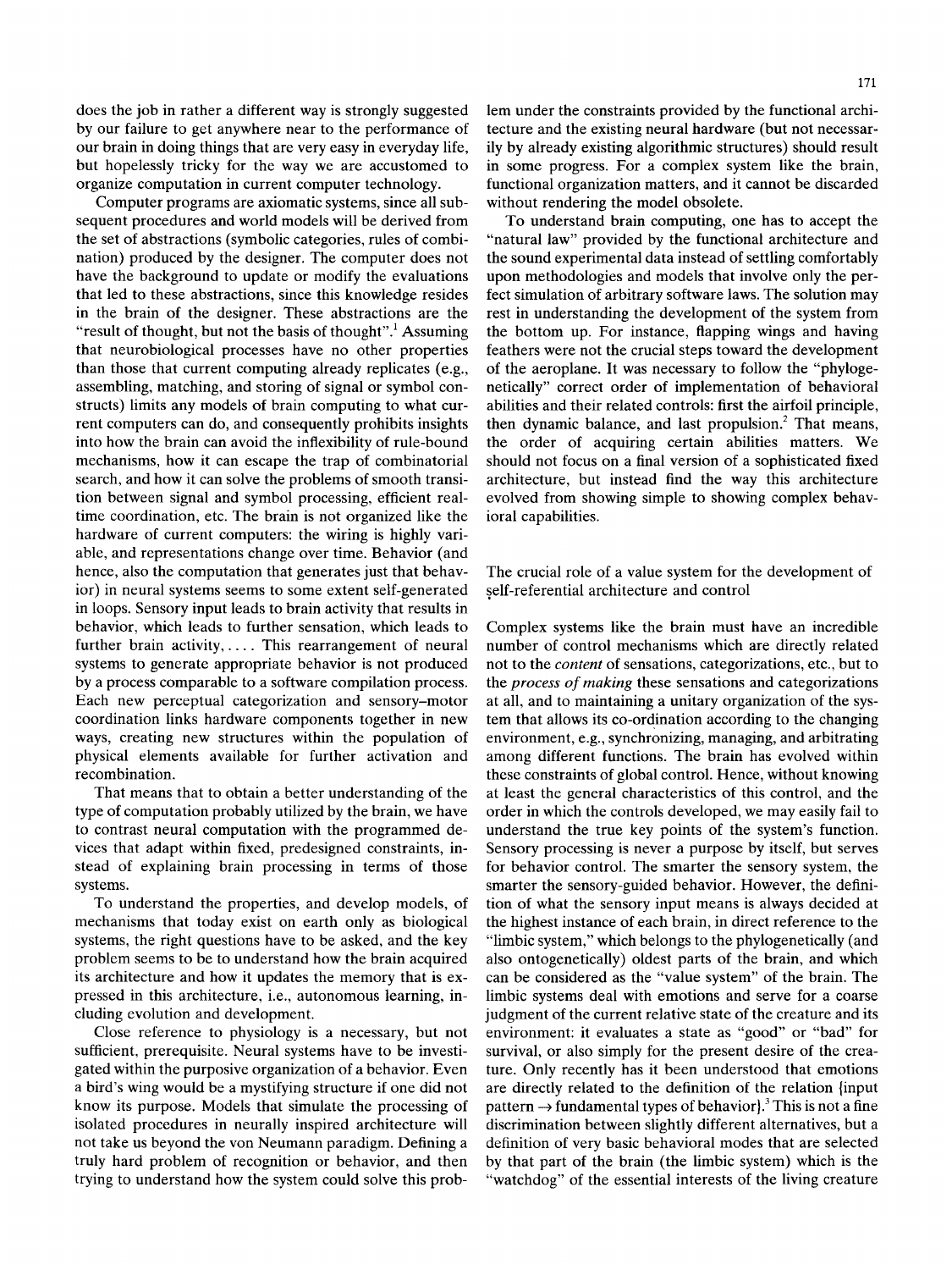(survival should be at the top of the list). Philosophically, this value system may be most closely related to the concept of "self" compared to other parts of the brain.

The brain is acting in response to changes in its environment, based on an evaluation of the situation from its "self"-interest, protecting its own existence, well-being, etc. Probably it is this "being a self", not only a reactive automaton, that is at the root of our flexibility in processing and behavior. The system need not be told any categorization. It is always interpreting objective syntactic sensory information from the viewpoint of its subjective internal description of the outer world, including itself as part of that world.

The internal representation of the outside world is defined by the value system selectively according to the behavioral needs of the organism that is the host of the "self". This permanent subjective redescription of objective sensory information into a consistent internal representation of the world seems to be a key process allowing robustness and flexibility, for instance solving the symbol grounding problem, and allowing rapid coordination of available resources for smart real-time behavior. Enforcing and keeping the consistency of this internal representation requires powerful control of self-reference, since any new information has to be evaluated by the already acquired knowledge, and then integrated into the existing relational architecture of the subjective knowledge representation.

#### Self-referential control allows self-organization of knowledge representation

Biological systems represent the world (including themselves) in a way that allows the optimal control of behavior by means of prediction, and the iterative tuning of this prediction to minimize prediction errors.

"Self-reference" is a crucial control principle in this type of cognitive ability: any modification of the sensory input states produces a prediction error (since the previous prediction was based on the previous sensory inputs) which the supervisory control ("self") has to compensate for by a modified prediction. If this characteristic of modification cannot be compensated for by an existing repertoire of predictions (which represent the already acquired knowledge on the subject's action within that environment), the prediction error and the sites in the representational framework where those errors occur define what is new (hence, what has to be learned). The complete situation that caused the steady prediction error does not have to be learned, but only the difference between the best existing prediction for that situation and the required prediction accuracy which eliminates an in tolerable prediction error sufficiently. In that way the system always makes a self-reference when behaving in the environment: necessary new knowledge is defined based on the impossibility of predicting the system's control state from existing knowledge. Hence, only that part is added to the existing knowledge which is needed to tuneup the prediction. In this way the new knowledge is always integrated into the relational framework of the existing knowledge.

Therefore, "self-referential control"

- enforces a consistent knowledge representation,
- allows the utilization of existing knowledge to make predictions even in an unknown environment, since to any sensory input, the brain responds first with the best fitting prediction (recall of acquired memory), which already has a value-based behavioral quality.

Hence, the system can react even to unknown events by trying to find the best analogy memorized from its experience. It can also start learning without a teacher, since it can apply a gradient strategy for improving its predictions based on a fairly good "initial hypothesis."

Therefore, to repeat the conclusion drawn above, it is not the facts which are memorized in the course of sensory experience which are the basis of the cognitive abilities emerging in the flexible response of the brain to its environment, but the architecture and self-referential control that forces the brain to make these representations. The architecture of the brain does not reflect the knowledge stored there, but the control that provided the constraints for its acquisition.

This is the crucial difference between the neural system's organization and that of a conventional computer. In systems with this type of control architecture, acquired knowledge is put in the place where it is needed, and that place is decided by semantic evaluation via self-reference, and not by the syntactic structure of the sensory input itself.

The decisive questions are: What type of self-referential control is required to allow the self-organization of a consistent relational knowledge representation?, and How could we implement such capabilities into our artificial neural systems?

Self-referential architecture and control must exist from the beginning of the self-organization process. Hence, they should be encoded genetically, and their key elements should be expressed by the phylogenetically oldest structures of all brains with a cortex. Next, the bootstrapping of a relational knowledge representation enforced by such self-referential control could plausibly be explained as being guided by previously acquired knowledge that may serve as an initial hypothesis, even if not a very sophisticated one, but some a priori knowledge must be in the system to initialize the process. Also, since this a priori knowledge is a prerequisite for integrating sensory information into a consistent internal representation, it must be there before any sensory experience can shape the brain. We conclude that not only the control architecture, but also the initial knowledge must be genetically encoded.

Below we propose a first approach that could provide the orientation for the development of non-von Neumann, brain-like computation. In the next section we propose a way to start the self-organization process, and also that a set of intrinsic values (as expressed in the emotional system) probably represents the necessary a priori knowledge. The following section describes a cortical architecture that might support the self-referential control of formation and recall of knowledge representation. We show that this cortical architecture performs sensory recognition in an analy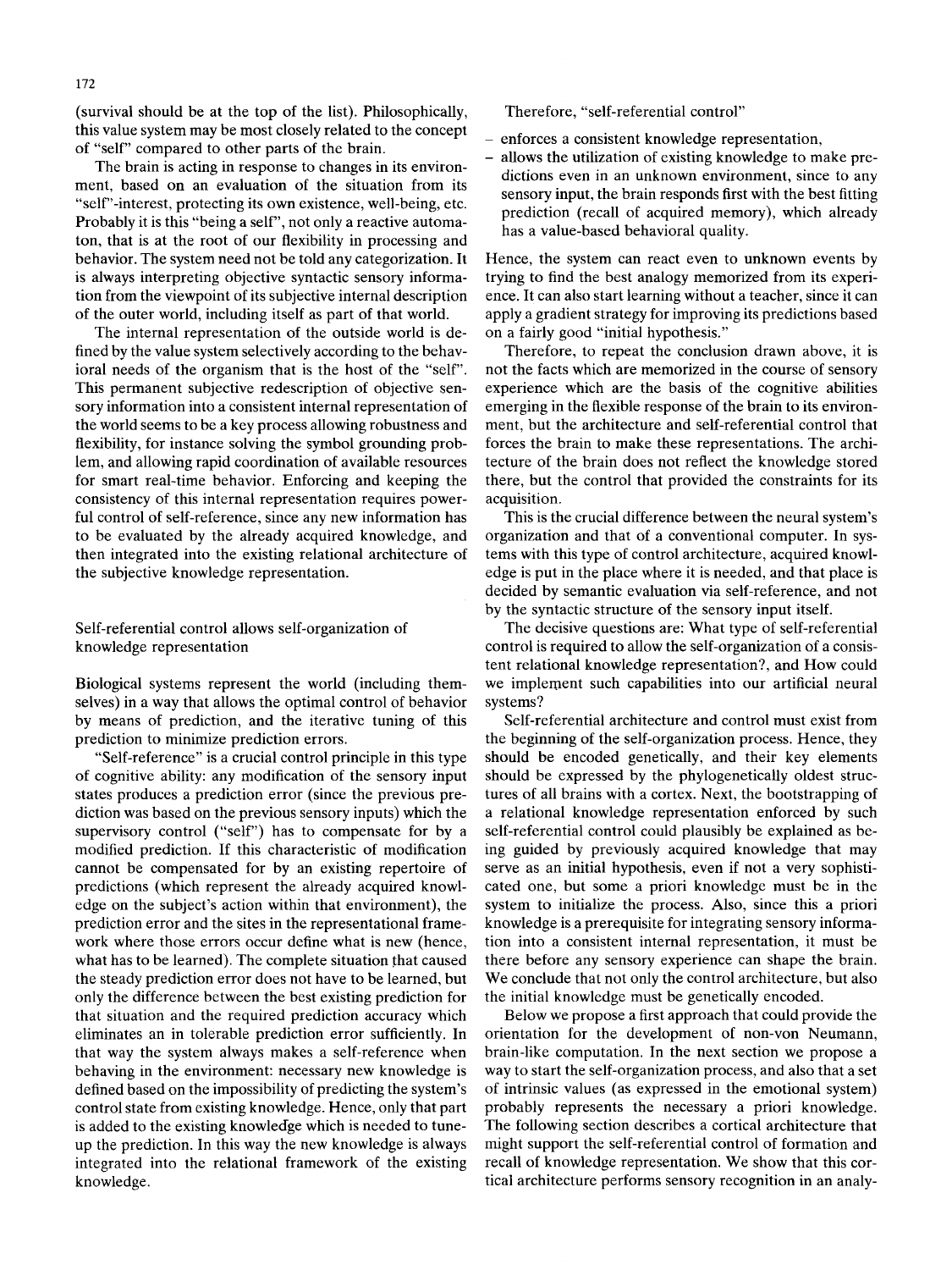sis-by-synthesis way, which is what experimental data strongly suggest for visual recognition.

#### **Self-organization of semantic constraints for knowledge representation guided by a value system**

The neocortex developed top-down

The failure of top-down designed systems of early AI to ensure flexibility and robustness when confronted with realworld problems in recognition and control encouraged the bias toward purely bottom-up schemes of self-organization of knowledge representation, as in D. Marr's approach for vision, or the subsumption architecture in robotics proposed by R. Brooks. However, when starting at the lowest sensory and behavioral level, and developing increasingly more complex sensory and behavioral repertoires, the direction of the self-organization of the architecture must be defined by trial and error. Neither statistically based learning, nor stochastic learning (e.g., genetic algorithms or evolutionary optimization rules) are sufficiently effective for such a purpose, and especially not for handling more complex problems in sensory categorization. To get more than simple reactive behavior, the designer has to specify the jobs, and the conditions for performing the jobs when adding a higher level to the systems hierarchy. The philosophy behind those approaches is the assumption that the brain has developed bottom-up, and that the emerging higher levels of the system's architecture subsequently enslaved the lower ones.

However, recent insights into the phylogenetic development of brains with a cortex suggest that there is a top-down process. 3 The phylogenetic development of the neocortex started from two prime moieties: the paleocortical moiety (temporal pole) tied to holistic sensory analysis, and the archicortical moiety (hippocampal cortex) tied to processing the effective behavior. From these moieties, all other cortical areas developed step by step, with interconnections between areas of the same level of the emerging hierarchy.<sup>5</sup> Hence, for both sensory analysis and behavior generation, the highest level of the hierarchy dealing with the most general evaluation of the sensory situation from the subject's position were in place first, and controlled the subsequent correlated development of lower levels of analysis and behavior generation. The phylogenetically youngest levels (last in development) are the primary sensory and motor areas. Only the oldest part of the cortex (the origin of its phylogenetic development) is reciprocally connected to the amygdala (AM), which is an old subcortical part of the limbic system related to emotion, and which has been shown to trigger elementary behavioral categories (e.g., fear conditioning, arousal, and escape behavior). Based on experimental evidence, we propose that this topdown development proceeded under the control of the AM and related structures, and that they constitute a value system for the subject (the living creature). Furthermore, we also conclude that in the primate neocortex, top-down control should still be dominant in defining the direction necessary for understanding a sensory situation, and setting the stage for the interpretation of the sensory input by the lower-level systems (Fig. 1).

General scheme for self-organization of knowledge representation

With the development of systems serving an ever more detailed analysis of sensory inputs (the hierarchy of which developed in a top-down direction, see above), the sensory input to the cortex may have been moved downward together with the emerging lower hierarchical levels to the current primary sensory areas, while the "old" direct input to the oldest part of the sensory analysis is still present via the AM (Fig. 2). In the well-investigated ventral visual pathway of the cat, there are still direct inputs from the sensory thalamus to the inferotemporal (IT) cortex and all lower levels of visual filtering, despite the fact that the main stream of visual input to the visual cortex has been moved to V1, the phylogenetically youngest area, which is the lowest level of the cortical hierarchy of visual processing. To start the self-organization process of sensory categorization and purposive behavior generation at all, some a priori knowledge has to be available within the system. As a candidate to store such a basic set of rules about how to react to sensory input states, we identify the AM based on recent experimental evidence.<sup>3</sup>

There is sufficient experimental evidence to indicate that AM neurons code a set of behaviorally important coarse sensory situations,  $6-8$  and that the shortcut sensory input to the highest level of unimodal sensory processing, the IT cortex, is formed before the developing cortical afferent input via the primary sensory areas reaches the same target.<sup>9</sup> Coarse representations in the IT cortex are formed as early as 10 days old in infant monkeys, a time when the developing afferent connections upwards in the neocortical filtering hierarchy have not yet reached the IT cortex. These representations are definitely generated by subcortical inputs and are not subject to modification by ongoing sensory experience later on when the cortical afferent pathway to the IT cortex is fully developed. $10$  The candidate source for a subcortical input is direct input from the thalamus via the AM. Projections from the AM to the phylogenetically oldest part of the IT cortex are reciprocal and topographically organized, $<sup>11</sup>$  but this does not apply to other sensory areas.<sup>12</sup></sup> Based on these sound facts, we propose that the AM may serve as a teacher (pointer) for establishing representations of the sensory environment in the IT cortex, which could then be refined and diversified - but not basically modified **-** by the rich details subsequently delivered by processing along the cortical hierarchy. This means that since, for any rush of sensory input, the established coarse representation in the IT cortex is always activated first before the afferent wave of filtered details arrives at the IT cortex via the cortical hierarchy, these representations can actually guide the afferent filtering to this target by sending feedback to lower levels of sensory filtering which meets the bottom-up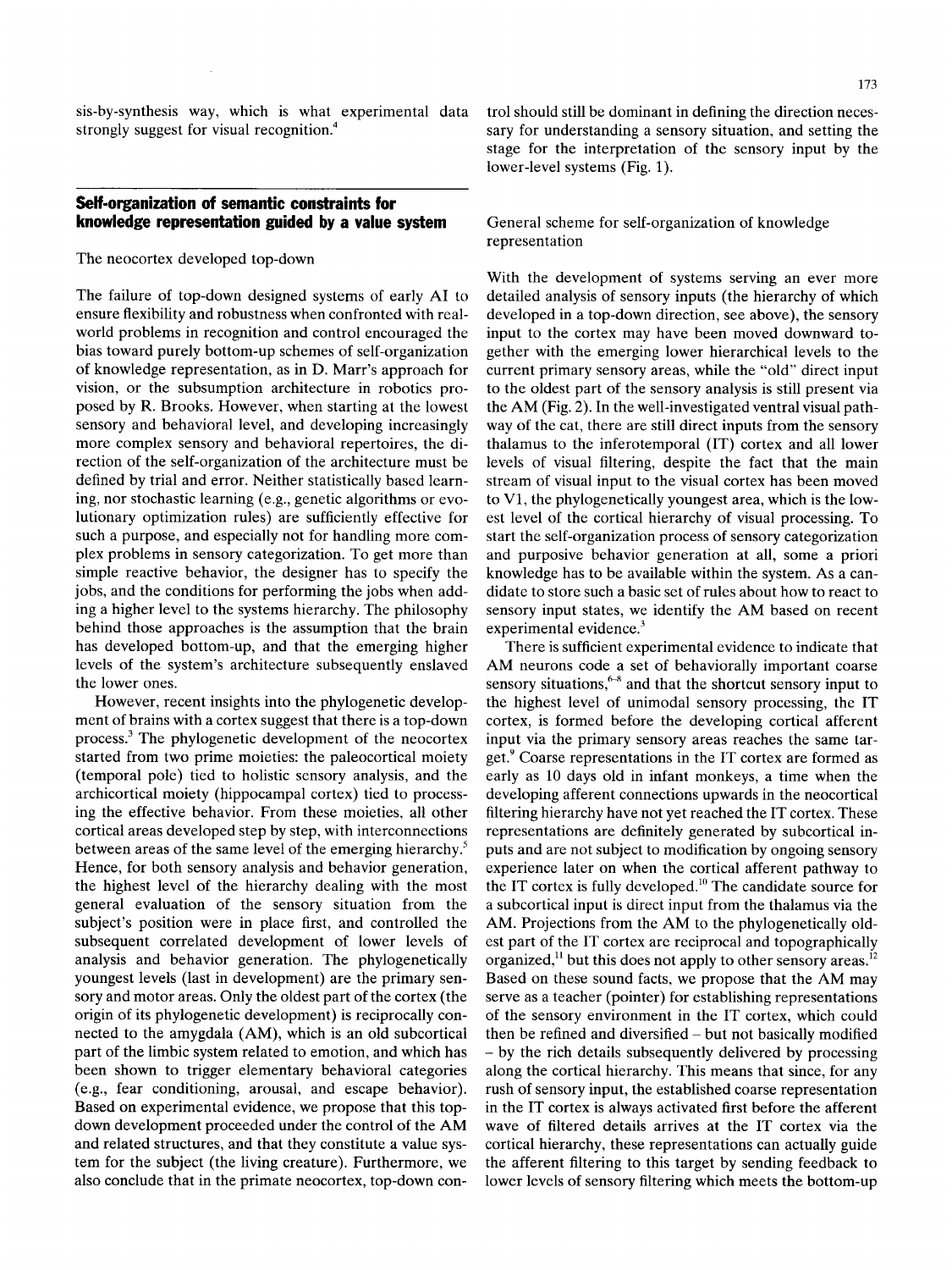higher developmental st **age**  lower developmental stage definition of value **<sup>|</sup>of value | still the emotional system**  defines the basic semantic **Indefinition 1-4 I** selection **Categories** of behavior of behavior definition **lof** value **and value later of value later and value later of value later of value later of value later of value later of value later of value later of value later of value later of value later l If and behavioral synthesis and behavioral synthesis and behavioral synthesis** of meaning **I**<br>of behavior **I ~ subsyst ems !** scnsors **t I** actors  $\lfloor$ 

> analysis and a behavioral synthesis *in between* the value system that still remains at the top of the processing hierarchy and the sensor/actor level utilizes the semantic metric provided by the emotional system as the control for the emergence of refined constraints at any subsequent lower level of knowledge representation



Fig. 1 According to our hypothesis, the phylogenetic development of the cortex is a top-down process, and a basic set of coarse rules on

Fig. 2 The shortcut via the amygdala activates the highest level of unimodal sensory processing, the inferotemporal (IT) cortex, before the (both phylogenetically and ontogenetically) developing cortical hierarchy of elaborate filtering can give inputs to the IT cortex



**J se=s0rs I I actors I** 

stream and takes control of it. The experimental evidence cited above also implies that a basic set of such patterns and related behavior should be genetically imprinted in the AM. We conclude that these rules could serve to start building a knowledge representation to explore the environment and define the coarse constraints within which the system can self-organize depending on its sensory experience.

Therefore, the AM seems to be the site that defines the semantic metric at the IT cortex for cortically preprocessed sensory patterns. The term "semantic metric" is used here to describe the relation between a certain situation in the environment and the activation of an appropriate behavior. The AM as a key element of the emotional system is proposed to define the fundamental categorization of sensory situations (good or dangerous, pleasant or annoying, etc.), which then is diversified during the ongoing experience of the living creature into a more and more elaborate hierarchy of sensory representation and a suitable behavioral repertoire.

Moreover, since input to the IT cortex via the shortcut pathway thalamus  $\rightarrow$  AM  $\rightarrow$  IT is naturally much faster than via refined cortical filtering, this shortcut may serve not only as a semantic pointer for learning, but also for any recognition it may preactivate a coarse representation in the IT cortex as a hypothesis about new sensory input. From the evidence assembled by LeDoux, $^{13}$  we further pro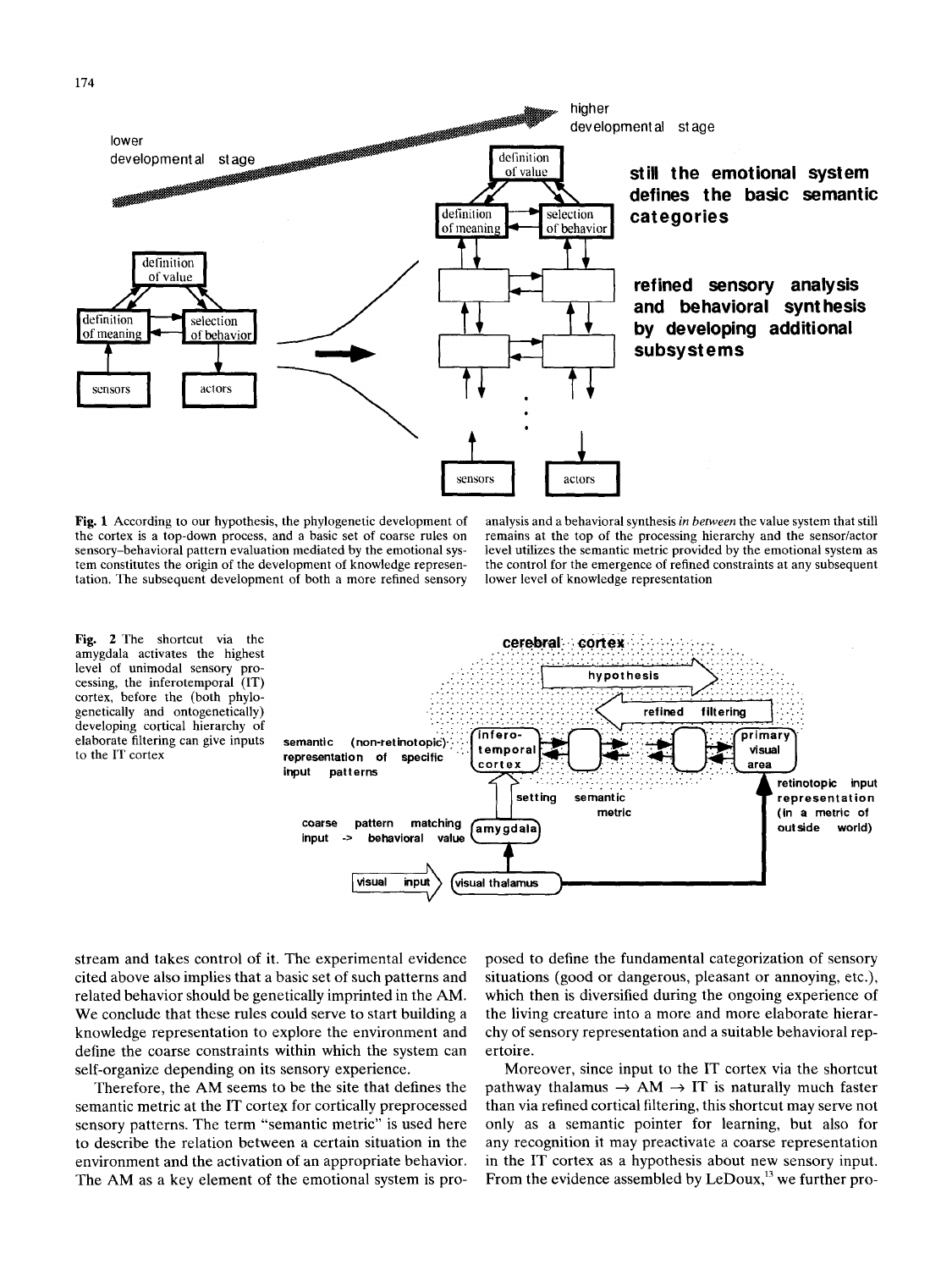pose that this activated hypothesis may also define a semantic evaluation of the sensory input, and set the semantic constraints top-down for the detailed processing of the same sensory signals when they later arrive bottom-up in the lower levels of the cortex.

#### One-shot learning: now-print command by the amygdala

Having a teaching input from the AM that defines the site at the top of the hierarchy of sensory representation where the input pattern arriving at the lowest level has to be connected is a proper prerequisite for the self-organization of knowledge representation. However, sensory situations are highly variable, and do not repeat sufficiently often to facilitate statistical learning. For some sensory situations the subject should not need a second chance to recognize it (danger, etc.). Learning to represent such short manifestations and transient states in a heterarchy is not an easy problem.

We propose the following hypothesis which is a possible scheme for one-shot learning in the brain.<sup>3</sup> In cases of strong emotional activation (arousal), some of the nuclei of the AM **[** and further subcortical nuclei triggers the nonspecific activation and supply of a transmitter that supports the formation of LTP (long-term potentiation) in cortical visual and auditory areas.<sup>13-15</sup> Therefore, the part of the AM which is topographically connected to the oldest part of the IT cortex may ] define where a certain sensory situation has to be repre-<br>sented within the internal metric of semantic categorization, while other nuclei of the AM may serve to distribute a "nowprint command" for one-shot learning nonspecifically into all cortical areas in cases of a sensory situation that caused arousal. This is either because the subject wants to learn that situation and raises its arousal by attention, or because the subject failed to respond properly to a sensory input since its internal representation of this situation has not yet been sufficient to elicit the required behavior, and disappointment or fear provide the arousal (Fig. 3).

Existence of a value system is a prerequisite for any self-organization

The proposed model hypothesis of how a complex system can start the self-organization of knowledge representation implies that emotions are probably not only some "sideeffect" of brain processing, but are actually the crucial basic set of coarse pattern matching {sensory input pattern  $\rightarrow$ behavioral archetype} that defines the coarse semantic metric for the evaluation of sensory situations, and supports its refinement with sensory experience. Our conclusion is that for any development of an autonomous system, regardless what class of performance is selected, a value system has to be designed first, setting the coarse potential characteristics of behavior within which the system can self-organize. Refined sensory analysis should develop in accordance with the need for refinement of behavior based on this coarse semantic metric. Self-organization of sensory categorization cannot be understood in terms of a bottom-up philosophy.



Fig. 3 It is proposed that a now-print command is sent from the amygdala to all subsystems of the heterarchy of sensory analysis and behavioral synthesis

The primacy of top-down control for relating sensory events to meaningful behavior, and the existence of "supervisory control" by a value system (like the emotional system in living creatures) to coarsely set the semantic metric and watch its refinement through ongoing experience to keep it consistent are two key requirements for creating artificial systems that are expected to show the flexibility and robustness we admire when considering the performance of living creatures' brains.

### **Robust and flexible recognition: analysis by synthesis**

Hypotheses constitute dynamic constraints for top-down control of sensory interpretation

The top-down bias of control that guides the refinement of the system's architecture during phylogenetic development, as shown above, should later also dominate recall and the learning of facts within that architecture in a similar manner. Recognition of complex sensory situations must be an active process involving both bottom-up and top-down processing. The first stage in visual recognition seems to be a coarse holistic classification of the input, $16$  which is subse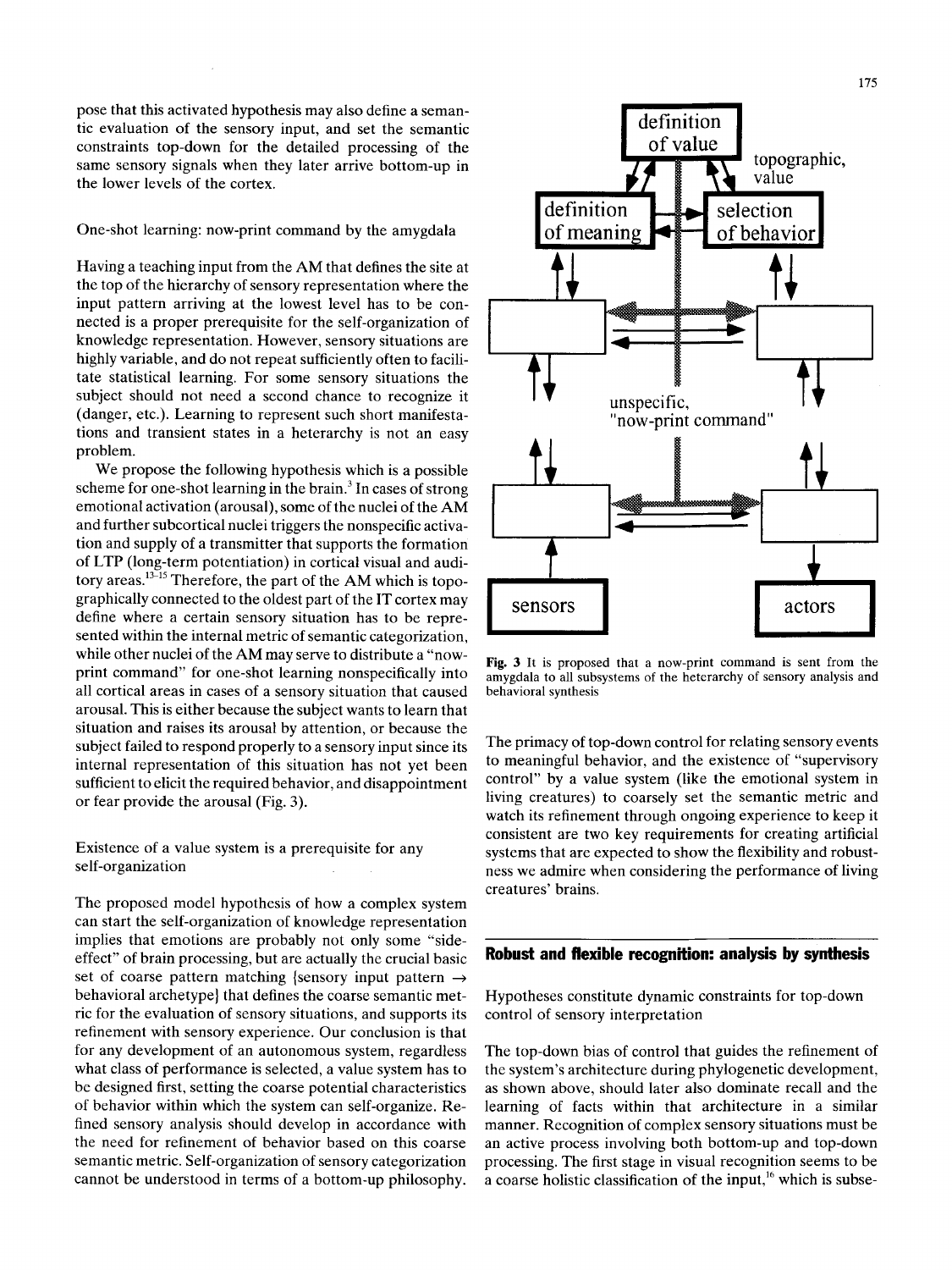quently identified in detail.<sup>17</sup> Accumulated experimental evidence in psychophysics supports the assumption that conscious experience involves an active modelling rather than a passive perception of incoming information.<sup>18</sup>

A self-referential system will respond to a sensory input by trying to find structures and regularities already represented in the system, and to assemble the known aspects into the largest possible contextual frame. Aspects already understood should be removed from the data stream to make it easier to detect new regularities.<sup>4,19</sup> For this purpose, the neocortex has to construct a working model of the environment to compare it with the sensory input, remove those parts that match known items, and analyze the residue. Therefore, any recognition must be some kind of generation of internal hypotheses and verifying them by eliminating the respective aspects from the sensory input. We conclude that interpretation of sensory input seems to be not only the activation of a higher-level internal representation, but also a process of re-creation of the internal representational architecture which best relates to the configuration of the sensory input, and which serves as an emerging dynamic constraint for the further refinement of the recognition.

We now consider image recognition, since the visual system is by far the best investigated neural system in the cortex. Only for vision do we have sufficient experimental data to verify our hypothesis, and this comes from morphology, physiology, and psychophysiology. We also know from more than 30 years of computer vision research which problems are the most difficult.

It is widely agreed that a proper global hypothesis about sensory input will speed up an image interpretation process, and avoid the problem of combinatorial explosion which is inherent in the bottom-up local filtering approach. However, in the case of real-world problems, to get the proper holistic hypothesis at the top of a hierarchic recognition system in order to control the filtering at lower levels, the recognition problem should already have been solved by the forward filtering process, i.e., a hen-and-egg problem.

From the experimental evidence, we hypothesize that the brain avoids that dilemma by a parallel but coarse input to higher hierarchic levels of visual representation in the ventral pathway via the amygdala, triggering a coarse holistic decision on the behavioral meaning of the sensory input (see Fig. 2). We propose that this shortcut input of raw visual data to the highest level of visual representation activates a coarse hypothesis which feeds forward an expectation to the lower levels that sets the dynamic constraints for the refinement of this holistic, but coarse, hypothesis.

Neurons in the amygdala show visual stimulus-selective responses, but they have a stronger tendency to respond to a specific category of stimuli; some responded only to a limited category of stimuli, such as an angry human face, a particular person, a dry food, the threatening face of a monkey, etc. $\delta$  After that coarse setting of a semantic metric, the most salient aspects of the input description that are transmitted fastest along the neocortical filtering hierarchy may then specify a definite, but still coarse, holistic description at the IT cortex within about 100 ms in a forward processing based on the first spike. $20.21$  The rapid activation of a holistic initial hypothesis on the raw input data at the top level for a pattern representation of the visual input (for a simple object this may be the IT cortex, for a scene the perirhinal cortex may be the best location) can impose content dependent constraints on the afferent input description of the lower levels of the neocortical hierarchy. We assume that the refinement of the description by the lower level is only possible if the higher level has a sufficiently entrained hypothesis to feed back a definite support to allow the activation of related details of the description, limit the breadth of search, and prevent a combinatorial explosion of possible alternatives in local filtering.

This assumption is supported by the fact that object representations in the IT cortex are activated within 5 ms after the arrival of the afferent information and do not change, $^{21}$ while at V1 and extrastriate visual areas the ensemble of activated feature detectors may vary within a 200-ms window of sustained cortical activation after the arrival of the afferent information.<sup>22,23</sup> We propose that the 200-ms response duration reflects the refinement of the internal hypothesis in a process of hypothetical reasoning, and that the subsequent activation of the less salient parts of the input description is biased under feedback from the more global evaluation at the higher level,

#### Generation and verification of hypotheses require complex elementary processing nodes

To implement the self-referential control for recall and learning, the prediction generated by the activated hypothesis must be compared with the true forward input description (see above). The comparison is made at any processing node in the system's architecture, since the system has to decide exactly where and by what difference the knowledge has to be updated to allow a correct prediction of the input in question the next time it is received. This difference must be defined both explicitly and instantly. Usually, there is no chance of keeping the input constant for enough time to perform any kind of backpropagation, and rapid modification of the hypothesis is a key point for any learning without a teacher under real-world conditions. For comparison, the input description and the merging hypothesis should be separately represented at any elementary processing node in the system. Then, any of those nodes has to decide locally **-** according to its comparison of its state relative to the state of the global system reflected by the feedforward and feedback inputs - which of its possible states it should instantiate, and which of its representations has to be updated in the process of learning. The elementary processing node of networks capable of this kind of hypothetical reasoning must have a sufficiently complex organization both for local control and knowledge representation to act as the required "local agent," and this basic organization should be roughly the same across all nodes of the system regardless of their position in the hierarchy.

We propose that the neocortical columnar module should be the required complex elementary processing node. Our system architecture consists of a hierarchy of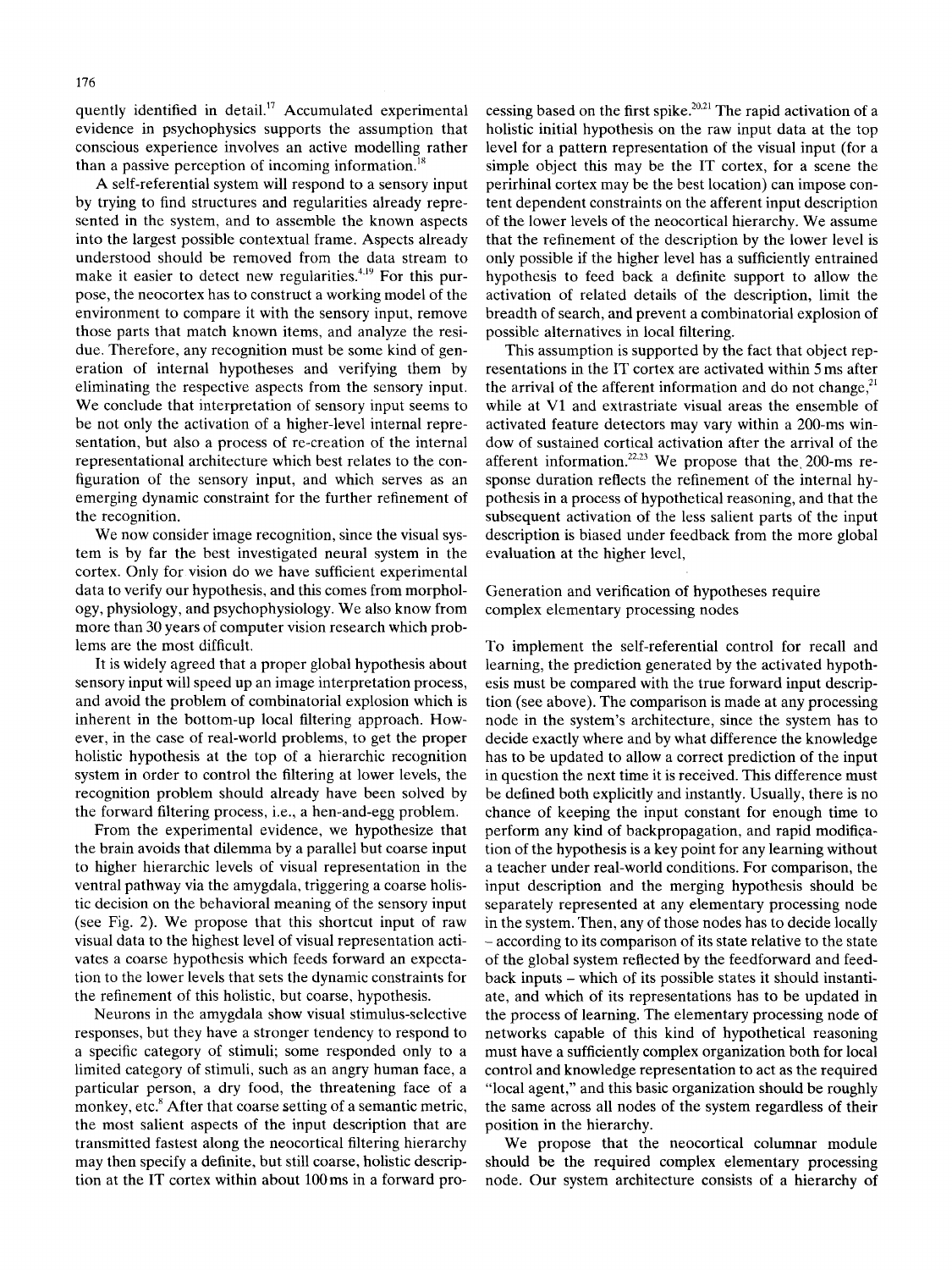homogeneous nets, the elementary processing nodes of which are modular units.

Functionally, the system is composed of two parts that are locally connected at any modular unit: the hypotheses are generated from afferent (sensory) signal flow in a forward processing hierarchy, and the hypotheses are firmly established, verified, and updated in a recurrently connected upper system part which serves to re-create that hierarchy of dynamically linked modular units that are expected to be active if the emerging hypothesis in question is true. Verification of the hypothesis is performed at any modular unit of the network system by the feedback prediction. Those nodes (modular units) of the artificial neural system which have a forward-activated hypothesis consistent with the predictive feedback can strongly entrain this hypothesis, while switching off the afferent signal filters that generated the hypothesis. The local hypothesis is kept alive by mutual excitation of all local hypotheses that form a consistent global one within the recurrently connected hypothesis system part (Fig. 4), otherwise it cannot serve as the "context" for evaluating subsequent inputs. We have demonstrated the generation of an initial hypothesis, and its subsequent refinement under increasing top-down control of the emerging global hypothesis in simulating an object recognition in this architecture.<sup>24</sup>

Why the cortex needs to have a modular, multilayered organization

A system like the cortex which is in continuous interaction with the environment, and which responds to any input by a prediction based on its previously acquired knowledge, cannot have simple processing nodes. It needs a kind of firmware-level organization to enable the local processing node to adjust its behavior within the organization, as proposed in the previous section. If we flatten the cortex we find an almost homogeneous layer composed of complex nodes and columnar units, the basic internal organization of which does not depend on the information represented there. We propose that this unitary architecture of columnar units

Fig. 4 A simplified scheme of bidirectional processing according to our proposed general neocortical-type architecture for self-referential control of recognition and learning. The subsystems at any hierarchic level are composed of modular units which have the same general local control for intra- and intermodular communication. See Koerner et al.<sup>24</sup> for nication. See Koerner et al.<sup>2</sup> details of architecture and functional implementation. *Black arrows,* reentrant connectivity within the hierarchy of feature representation; *shaded arrows,*  upstream signal description in a forward hierarchy

represents not the structure of the knowledge stored there, but the control that forces the system to make those representations.

This firmware may represent the difference in the flexibility of processing, and especially in advanced learning, between creatures with and without a cortex. Creatures with a neocortex dominate the world because they know more about it than other animals, and it is the neocortex that is responsible for this. 4 The neocortex should be studied as the system that makes use of acquired knowledge to decompose the stream of sensory data into (for the system) meaningful pieces, and to eliminate the expected from the input description, isolating those aspects of the input not yet accounted for by the internal description generated.<sup>4,19</sup> This would explain the enormous selective advantage of creatures with a neocortex for speedy and reliable recognition and learning. In this paper, we proposed an architecture that can implement the required quality of processing. We tried to define a general architecture by "abducting" crucial characteristics of the neocortical type of processing and of its neural hardware organization, which, as we claim, is different from lower-level types of signal filtering and approximation which are implemented well by formal neural network architectures composed of simple formal neurons as the elementary processing nodes. Neural networks are graphical notations of the classes of algorithms which they support. Hence, different description levels for the encoding of information flow and its inherent control must also be reflected by an appropriate neural network architecture. Signal filtering and approximation in lower (subcortical) sensory processing stages are surely different in their algorithmic structures from internal simulation at different abstraction levels, which we propose for the cortical processing stages.

#### **Conclusion**

Fitting formal neural networks to represent certain aspects of the architecture and function of neural structures is